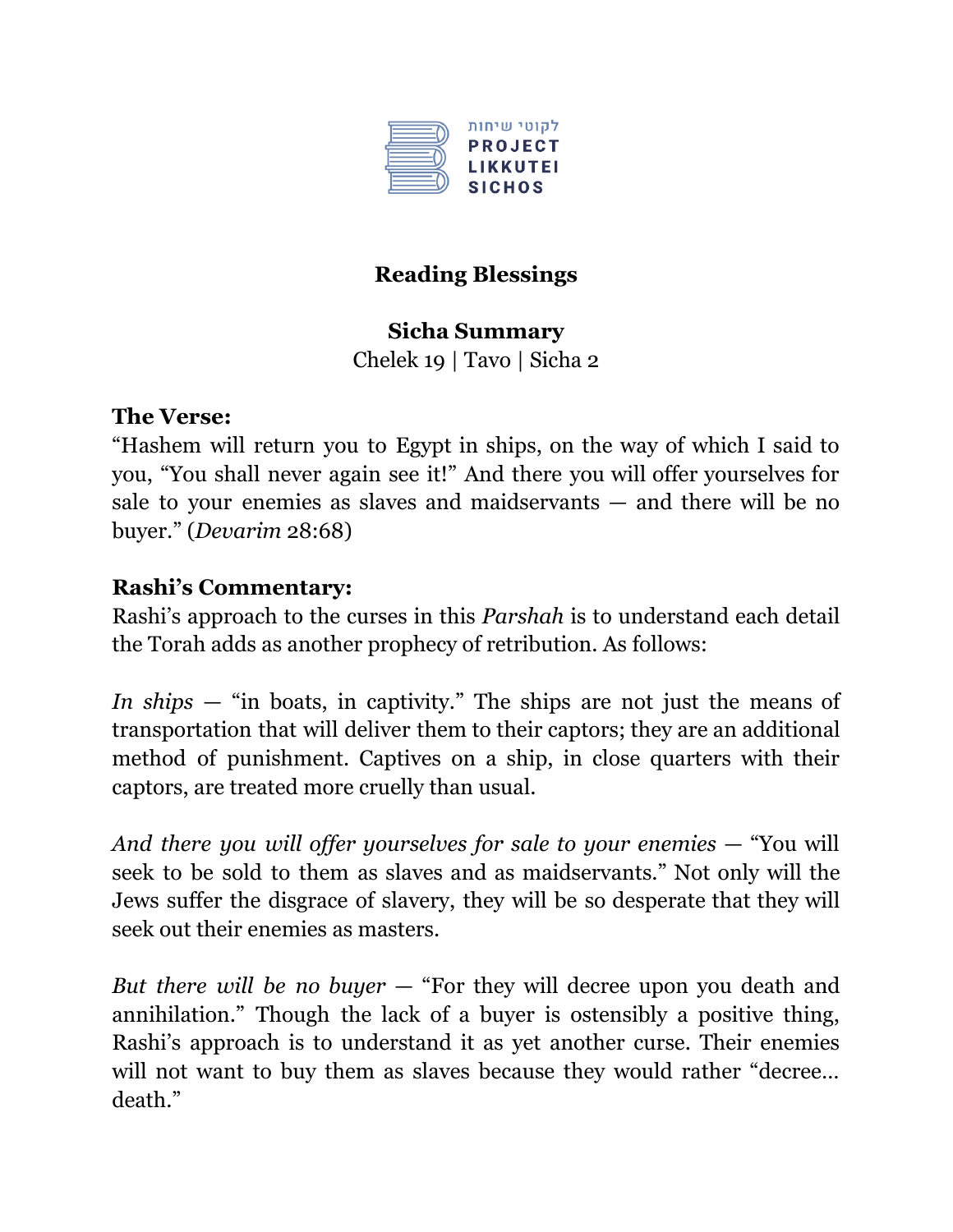### **Rashi's Deep Blessings:**

*Chassidus* explains that the curses in the Torah are, in reality, lofty blessings that cannot be expressed in a positive fashion. Instead, they manifest as negative experiences. (*Likkutei Torah*, *Bechukosai* 48a) The more horrific the curse, the deeper the blessing. It follows that by magnifying the curses, Rashi simultaneously magnifies the blessings hidden within them, as follows:

The hidden blessing within exile and captivity is the opportunity to elevate the darkest elements of the world to holiness. By living in strange and distant lands, the Jewish people can bring the light of G-d to every corner of existence. Rashi's commentary on this verse goes further: Exile benefits not only the darkened sparks in the universe, it also "blesses" and benefits the Jewish people themselves. For by descending into exile, they have the ability to transform themselves into *baalei teshuva* — masters of return and reinvention.

This is the meaning of the opening words of the verse, "Hashem will return you." Even though the verse speaks of a seemingly negative journey to "Egypt," a place of personal and spiritual constriction, we are assured that it is Hashem Who brings us on this journey.

The apparent "curses" in Rashi's commentary serve to explain how this personal transformation is achieved.

*And there you will of er yourselves for sale to your enemies* — "You will seek to be sold to them as slaves and as maidservants." In exile, a person learns to "seek out" G-d with his own internal motivation, and not to rely on external Divine inspiration. This is the Divine service of a "slave" who works against the grain of his natural defiance, as opposed to the "son" who effortlessly and naturally loves his father and wants to fulfill his father's expectations.